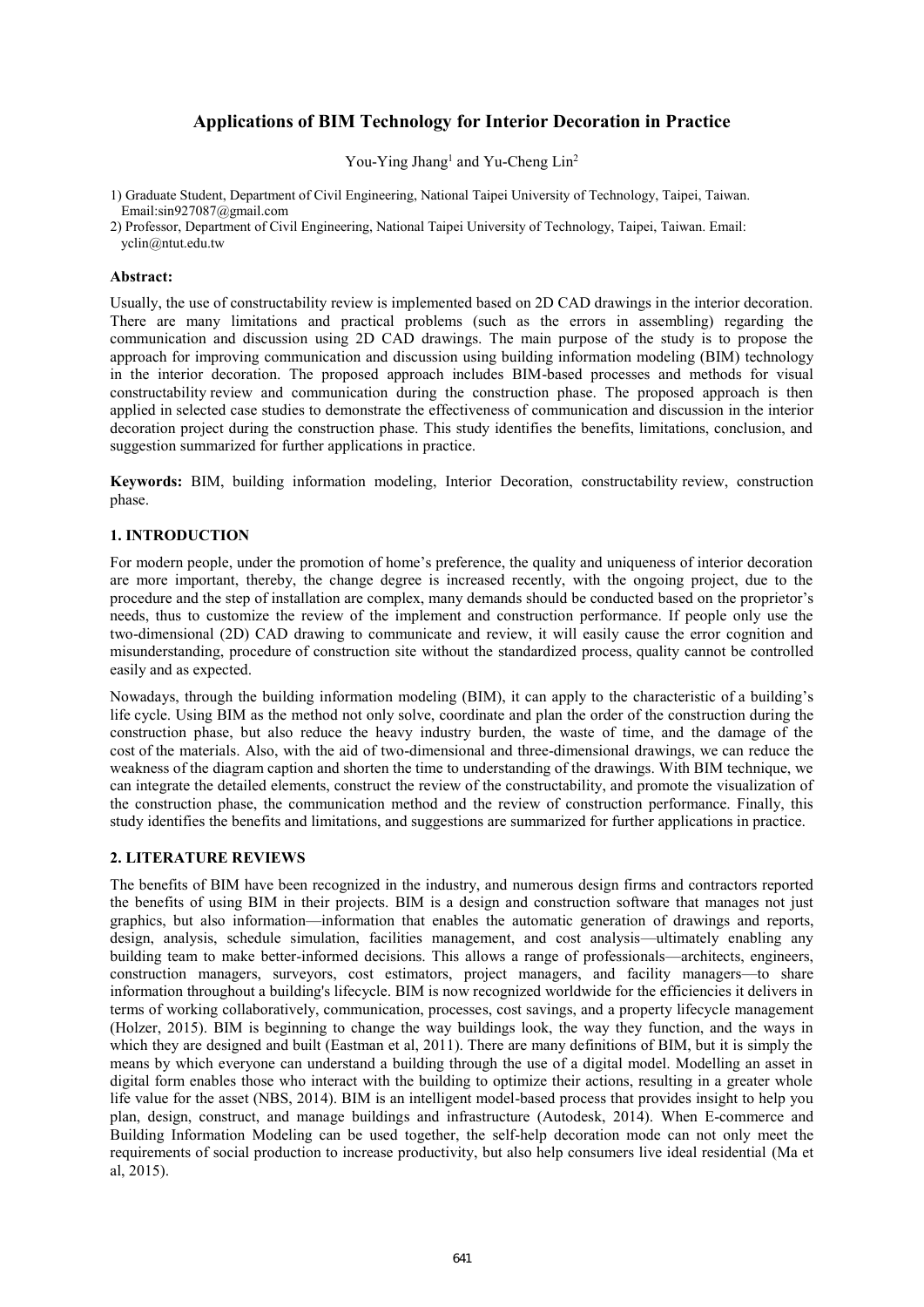A constructability program is the application of a disciplined, systematic optimization of the construction-related aspects of a project during the planning, design, procurement, construction, test, and start-up phases of knowledgeable, experienced construction personnel who are part of a project team. The program's purpose is to enhance the project's overall objectives. For purposes of this paper, the terms constructability and constructability program mean the same thing (ASCE, 1991). Constructability, means and methods, and project construction feasibility all refer to the evaluation of whether the design can actually be built by a construction team and how it will be done, to determine just how a project is to be constructed and the site orchestrated (Hardin, 2009). Previous research demonstrated the feasibility of an automated, rule-based constructability review through BIM implementation. The current work investigates the elicitation of constructability knowledge to achieve the automated process (Jiang et al, 2014).

Related literature review was conducted to identify relevant applications of BIM, as a job site constructability review of research basis.

#### **3. RESEARCH CONTENT**

This section is to identify applications of BIM technology in interior decoration. In the study, BIM engineer simultaneously proposed procedures and responsibilities of each person, discuss to formulate an applications course of events of BIM technology for interior decoration.

In BIM introduced into an interior decoration project can be divided in the application panorama visualization, clash detective, construction sequence review, interface review, custom modification and alternative selection six items etc. (see Fig. 1).

The BIM model with 3D feature, panorama visualization of the presentation, join different parametric design, enhance the overall visualization, and thereby confirm compliance with expectations. The BIM model with 3D feature, panorama visualization of the presentation, join different parametric design, enhance the overall visualization, and thereby confirm compliance with expectations.

To determine the phases of work that you want to track for review and implement the items, and create a phase for each model, build construction steps, simulation facilities for procedures, 360-degree viewing angle function of the switching model and interface review.

BIM model can communicate and review the implementation of the platform, provide a choice of different alternative selection and custom modification, shorten spend time communicating and review, strengthen engineering quality improvement.



Figure 1. BIM uses the interior decoration of different.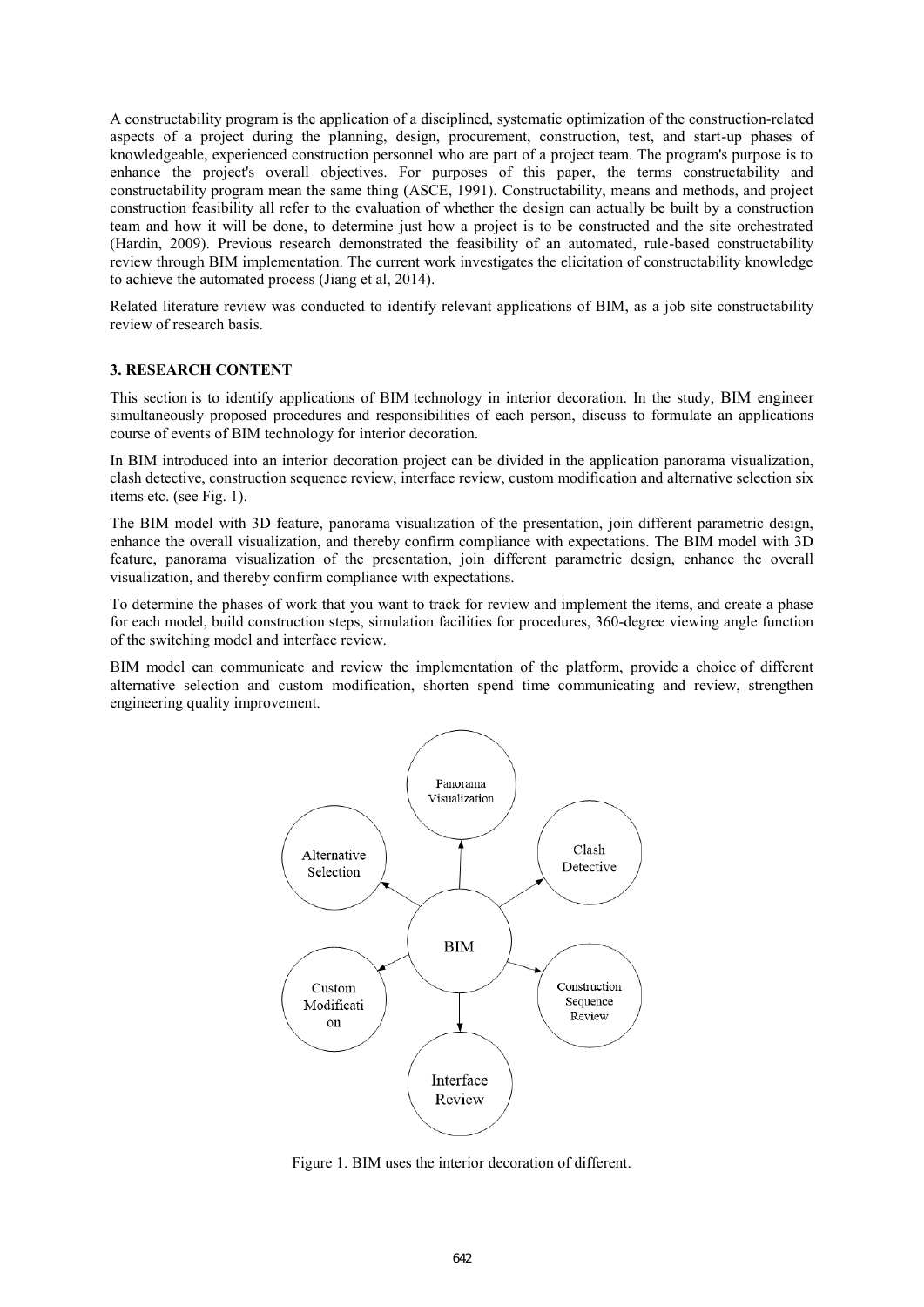During the BIM application process, project participants include owners, project manager, on-site engineer and BIM engineer. Responsibilities of participants are listed in Table 1.

| Participants        |                | Work items.                                                                                                                                                                                                                                                                                        |
|---------------------|----------------|----------------------------------------------------------------------------------------------------------------------------------------------------------------------------------------------------------------------------------------------------------------------------------------------------|
| Owners              | 1.<br>2.       | To put forward need and expectations.<br>To finish acceptance.                                                                                                                                                                                                                                     |
| Project Manager     | 1.             | To overall project management by objectives,<br>working hours and milestones.                                                                                                                                                                                                                      |
|                     | 2.             | To for the work items between participants and<br>make communication and coordination.                                                                                                                                                                                                             |
|                     | 3.             | To review BIM import process meets expectations.                                                                                                                                                                                                                                                   |
| On-site Engineer    | 1.<br>2.       | To on-site engineer for the inheritors of<br>construction technique, propose a review of the<br>need to enhance the constructability of the items<br>and execution processes.<br>To view the model of the build process and the<br>interface meets the needs of the site to review and<br>process. |
| <b>BIM</b> Engineer | 1.<br>2.<br>3. | To develop a BIM model and check model items.<br>To assist BIM model in the job site communicate<br>and review applications.<br>To assist of using the BIM model to follow-up<br>management and application.                                                                                       |

Table 1. Participants responsible for the work items.

Discussion in this section of the process of constructability review, for the owners of the proposed interior decoration needs and problems, through the meeting, proposed by the project manager to import BIM's direction and objectives, jointly co-participants set the application mode and classification of each project, project managers and field engineers set to work after the situation with the various stages of the items, BIM engineers in accordance with the different stages of target model building, and identify the level of development (LOD) of BIM model based on the requirement. The construction sequence and information established in the model, BIM engineers and on-site engineer together check whether the model meets the needs of the job site communication and applications, confirm model in line with expectations and solve problems raised by owners, finally, the model applied to the job site or do a follow-up of management and application, BIM introduced therein will be executed and set application guidelines (see Fig. 2).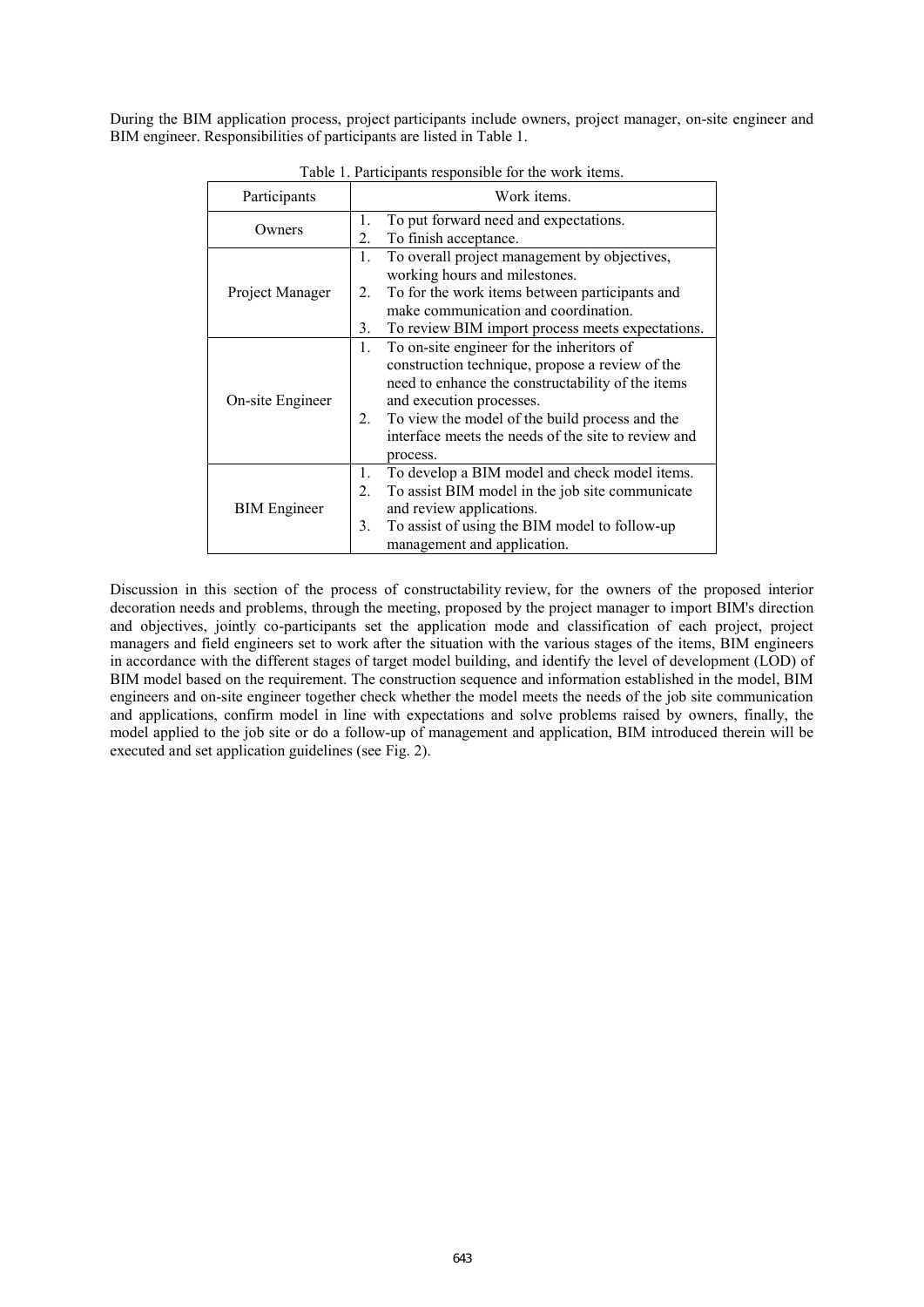

Figure 2. The flowchart of inter decoration using BIM.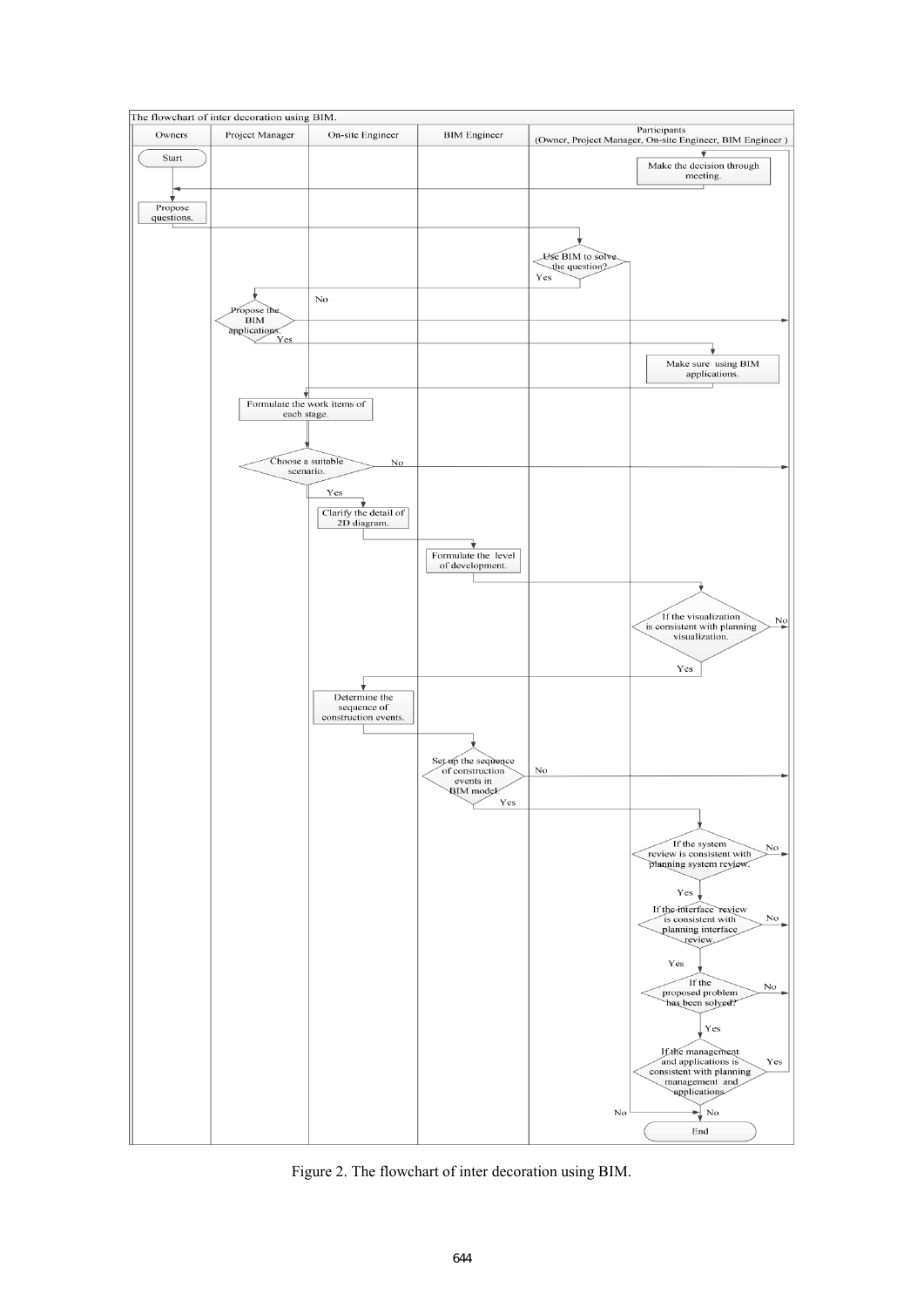#### **4. CASE STUDY**

Required for the items to establish the interior decoration of many types, plus the choice of customizing is more diversified, but interior decoration is still the most common using metal framing to assemble and install, usage is more frequent.

No using BIM in construction, when the metal framing to assemble and install, construction workers vulnerable to the income side of the interface and the joint facilities for not careful enough, material loss, poor quality, reduced life situations to occur.

Nowadays, through the BIM solve to the job site construction inconsistent, discuss the most frequently ignored detail, using the 3D model review and application of different items, including the step of reviewing and interface details to enhance the income side of the presentation constructability of the job site. Project participants can be presented through visualization and panorama visualization, to quickly understand the appearance of the finished product, in line with expectations or confirm to be corrected, thereby to enhance the work efficiency.

Applications of BIM technology for metal framing to assemble and install 3D models in addition to showcasing and simulation applications, better communication to enhance the job site and constructability review, and to clarify the 2D map that field engineers and facilities for the program after the model build, using the create phase approach of construction will be divided into eight-step program builds on the model, include of layout, u-channel to assemble and install, c-runner to assemble and install, strengthen channel to assemble and install, drywall to install, for fiberglass insulation of installation, finishing drywall joints. (Joint compounds.), decorative drywall finish (see Fig. 3).

3D model of the various stages of the construction process builds complete after, on-site engineer and job site personnel of the discuss the use of model facilities for the various stages of process, unified facilities for steps to review the process and enhance the quality of detailed content. Owners presented the appearance and condition of understanding after construction is completed through visualization, 3D models, heavy substantial reduction of errors and status.



Figure 3. Metal framing to assemble and install.

Using BIM have 3D model visualization function, first build the model and join the spatial planning and finishing material in the model after the reach to owners' needs for level. Visualization of the model will be build rendering, completion of the link to the image panorama visualization (see Fig. 4 and Fig. 5).

The model uses a whole panorama visualization map of the show, 360 degree view rotation, project co-participants and faster help understand the overall expected, when communicating more quickly, thereby enhancing finishing productivity (see Fig. 6).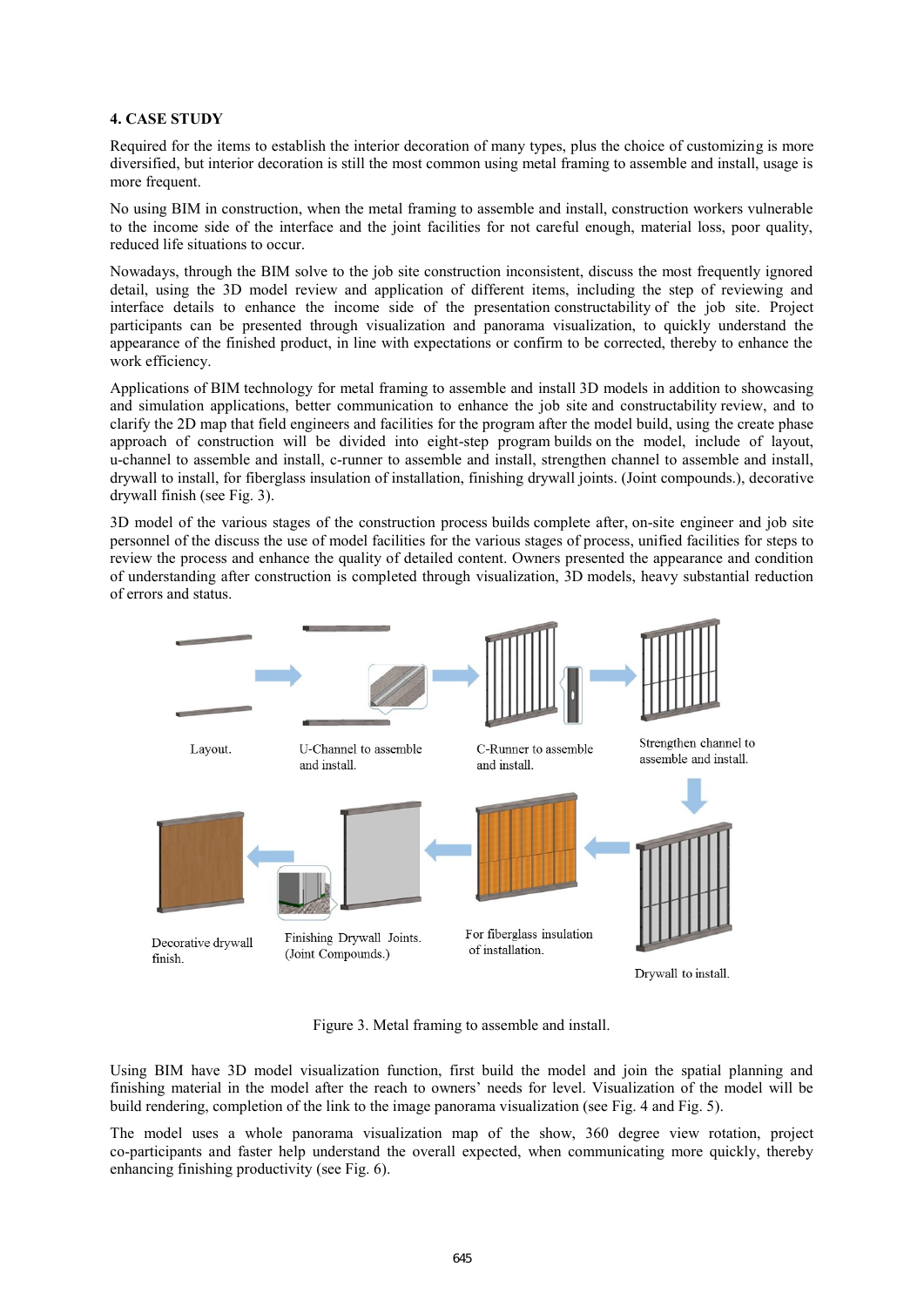

Figure 4. BIM model into a Panorama Visualization of the program.



Figure 5. The use of rendering visualization in the case study (1)



Figure 6. The use of rendering visualization in the case study (2)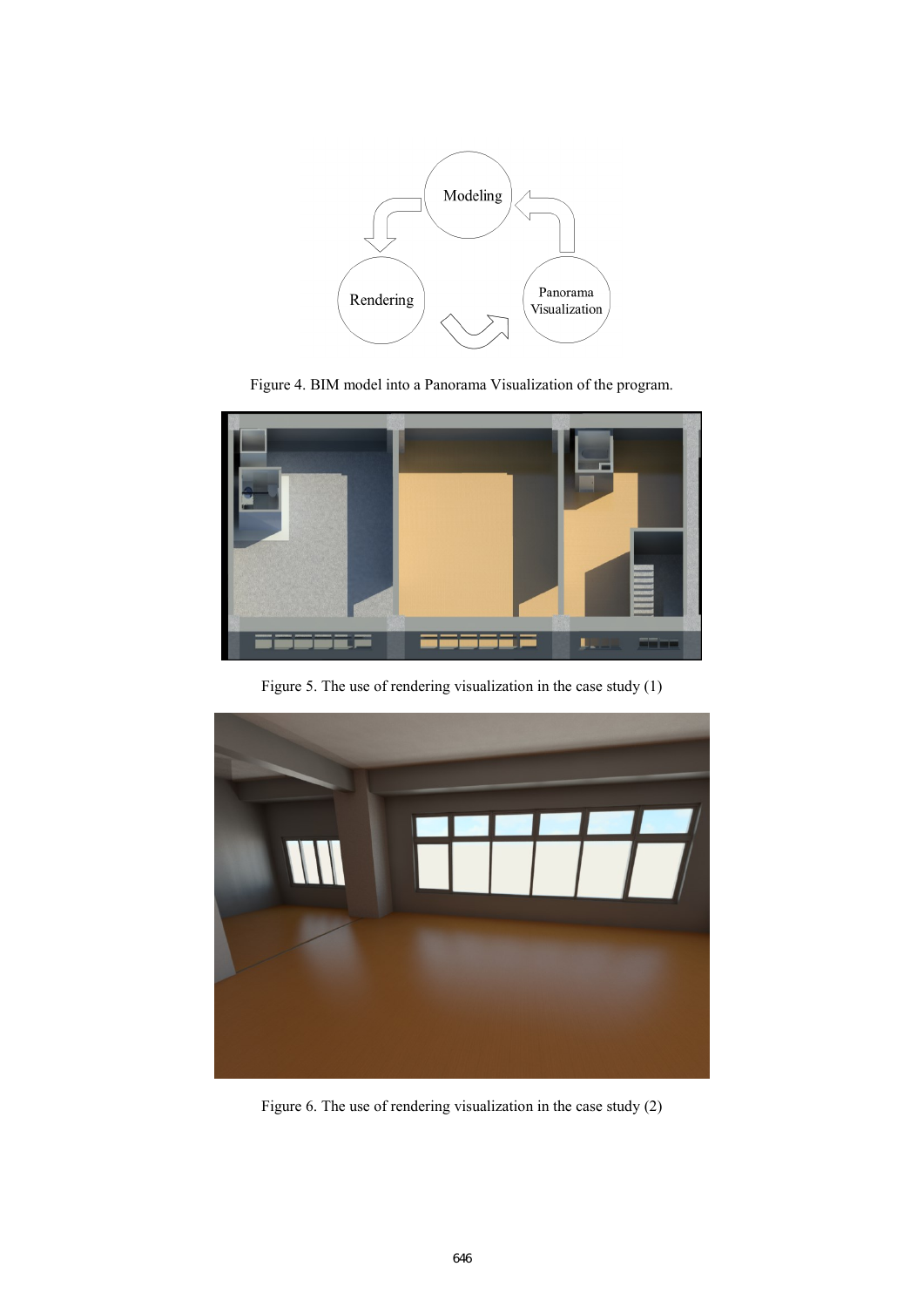The benefits bases on the case study are summaries as following:

- The display of 3D model can deliver the 2D showing drawing to make job site personnel clarify the diagram more quickly and to reduce the misunderstanding.
- Increasing the technical level of construction and a lot of customization requirements lead we need to use BIM to promote the communication and constructability of the job site.
- Through the dynamic form of working order, the display model could supply the constructability review, promote the construction course, standardize the quality, and reduce the misunderstanding coming from the 2D diagrams or dictation.
- Through the dynamic form of working order, the display model could supply the constructability review, promote the construction course, standardize the quality, and reduce the misunderstanding coming from the 2D diagrams or dictation, instead of the Mockup in construction site, the 3D model show the interface to reduce the non-necessary cost.
- After introducing the BIM, build the model and instance, according to the requirements, these build the model and instance are not only used to do the interface review, visualization and communication, but also the knowledge assets as employee training and working experience transmissions of the company.
- The model has visualization characteristic, using models of the owners to see accomplish appearance, communication and discuss, to avert circumstances they happen not as good as expected, overlapping projects, cost overspend and materials wear and tear.
- Panorama visualization view using of the whole space in job site, even without BIM preview platform, also can to communicate with the discussion, reduce restrictions and difficulties on the using, fast settling information communication platform.

# **5. CONCLUSION AND SUGGESTION**

With the assistance of BIM technology, we propose the benefits and difficulties for applications of BIM technology for enhancing constructability review in interior decoration. Finally, conclusion and suggestions, difficulties and limitations are proposed for further applications in practice.

The conclusion are summaries as following:

- The model build process, BIM engineers and owners confirmed through meetings with the demand, but also need to communicate with on-site engineers, discussion, make the model modify or build process can be more in line with on-site applications items. The modeling builds complete model should be self-check model, follow-up is inspected by engineer once again, and to ensure the correctness of the model, to avoid the error information communicated to owners or staff construction in the job site.
- BIM import interior decoration of the Improve efficiency, before establishing a model, needs sure what wanting you to use the model? Build the model in against items and upgrade in the LOD level.

The difficulties and limitations are summaries as following:

- For modern interior decoration needs customize majority proportion, many of the models and instances are customized, make the long time in the build models, can be repeated use was a small, overall improvement in probability is not obvious, increase the degree of difficulty in the using BIM.
- Interior decoration items to diversify, many of the models are all customized. Build the model is able to meet the instances, will take some time build and accumulate.

The suggestions are summaries as following:

- Due to the habits of Taiwanese, if the job site immediately all import BIM, its benefits will not necessarily special highlight, first strengthen education, training and available at the time to import BIM application and the original work habits with on-site engineers, benefit to give prominence to using BIM.
- Because the period of decoration project is in a hurry, we need to construct the details of the deployment and application of the model to collocate with the requirements of the job site and do the review, in order to increase the efficiency of using BIM.
- The BIM model includes the feature about information, so we can enhance scheduling management in the future.
- First, build the model are creating an in place mass, and then follow-up accordance with section build